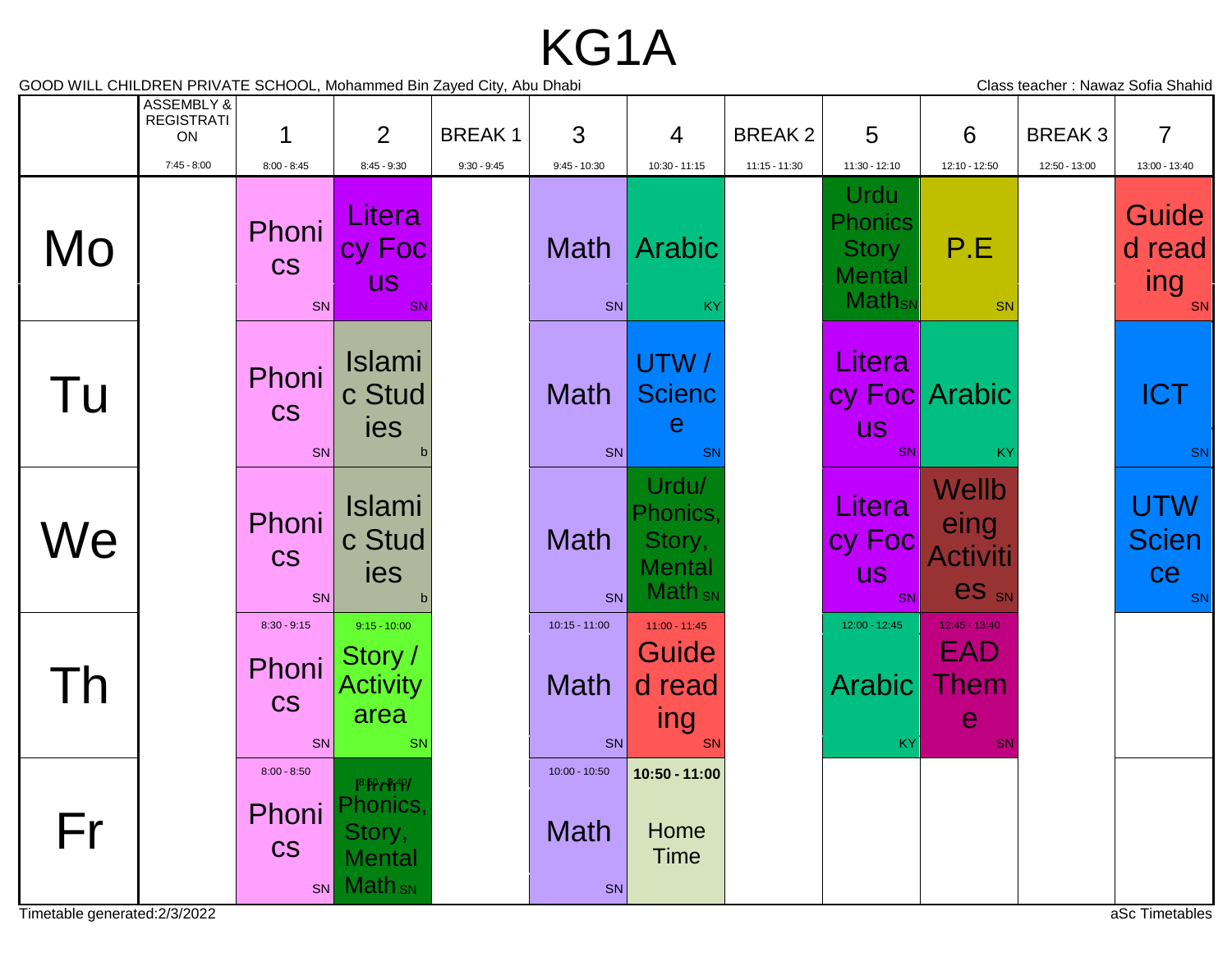KG2A

GOOD WILL CHILDREN PRIVATE SCHOOL, Mohammed Bin Zayed City, Abu Dhabi Contract Channel Class teacher : Shafique Huma

|                                     | ASSEMBLY &<br><b>REGISTRATI</b><br>ON<br>$7:45 - 8:00$ | 1<br>$8:00 - 8:45$                                | 2<br>$8:45 - 9:30$                                          | <b>BREAK1</b><br>$9:30 - 9:45$ | 3<br>$9:45 - 10:30$                         | $\overline{4}$<br>10:30 - 11:15                                    | <b>BREAK2</b><br>11:15 - 11:30 | 5<br>11:30 - 12:10                                                | 6<br>12:10 - 12:50                                   | <b>BREAK3</b><br>12:50 - 13:00 | $\overline{7}$<br>13:00 - 13:40          |
|-------------------------------------|--------------------------------------------------------|---------------------------------------------------|-------------------------------------------------------------|--------------------------------|---------------------------------------------|--------------------------------------------------------------------|--------------------------------|-------------------------------------------------------------------|------------------------------------------------------|--------------------------------|------------------------------------------|
| Mo                                  |                                                        | Litera<br><b>US</b><br><b>HS</b>                  | cy Foc Arabic<br>KY                                         |                                | <b>Math</b><br><b>HS</b>                    | Phoni<br><b>CS</b><br>HS                                           |                                | Guide<br>d read<br>ing<br><b>HS</b>                               | UTW<br><b>Scien</b><br>ce<br>HS                      |                                | <b>Islami</b><br>c Stud<br>ies<br>KY     |
| Tu                                  |                                                        | <b>US</b><br>HS                                   | Litera UTW /<br>cy Foc Scienc<br>e<br>HS                    |                                | <b>Math</b><br><b>HS</b>                    | Urdu/<br>Phonics,<br>Story,<br><b>Mental</b><br>Math <sub>sN</sub> |                                | <b>Islami</b><br>c Stud<br>ies<br>KY                              | <b>ICT</b><br><b>HS</b>                              |                                | Story /<br><b>Activity</b><br>area<br>HS |
| We                                  |                                                        | Litera<br>cy Foc<br><b>US</b><br><b>HS</b>        | Urdu/<br>Phonics,<br>Story,<br><b>Mental</b><br>$Math_{SN}$ |                                | <b>Math</b><br>HS                           | Arabic<br><b>KY</b>                                                |                                | P.E<br><b>HS</b>                                                  | Phoni<br><b>CS</b><br><b>HS</b>                      |                                | Guide<br>d read<br>ing<br>HS             |
| l h                                 |                                                        | $8:30 - 9:15$<br>Litera<br><b>US</b><br><b>HS</b> | $9:15 - 10:00$<br>cy Foc Arabic<br>KY                       |                                | $10:15 - 11:00$<br><b>Math</b><br><b>HS</b> | 11:00 - 11:45<br>Phoni<br><b>CS</b><br>HS                          |                                | $12$ Proder<br>Phonics,<br>Story,<br><b>Mental</b><br>$Math_{SN}$ | $12:45 - 13:40$<br>EAD/<br>Them<br>$\mathbf e$<br>HS |                                |                                          |
| Fr<br>Timetable generated: 2/3/2022 |                                                        | $8:00 - 8:50$<br>Phoni<br><b>CS</b><br>HS         | $8:50 - 9:40$<br><b>Arabic</b><br>KY                        |                                | $10:00 - 10:50$<br>Math<br><b>HS</b>        | 10:50 - 11:00<br>Home<br><b>Time</b>                               |                                |                                                                   |                                                      |                                | aSc Timetables                           |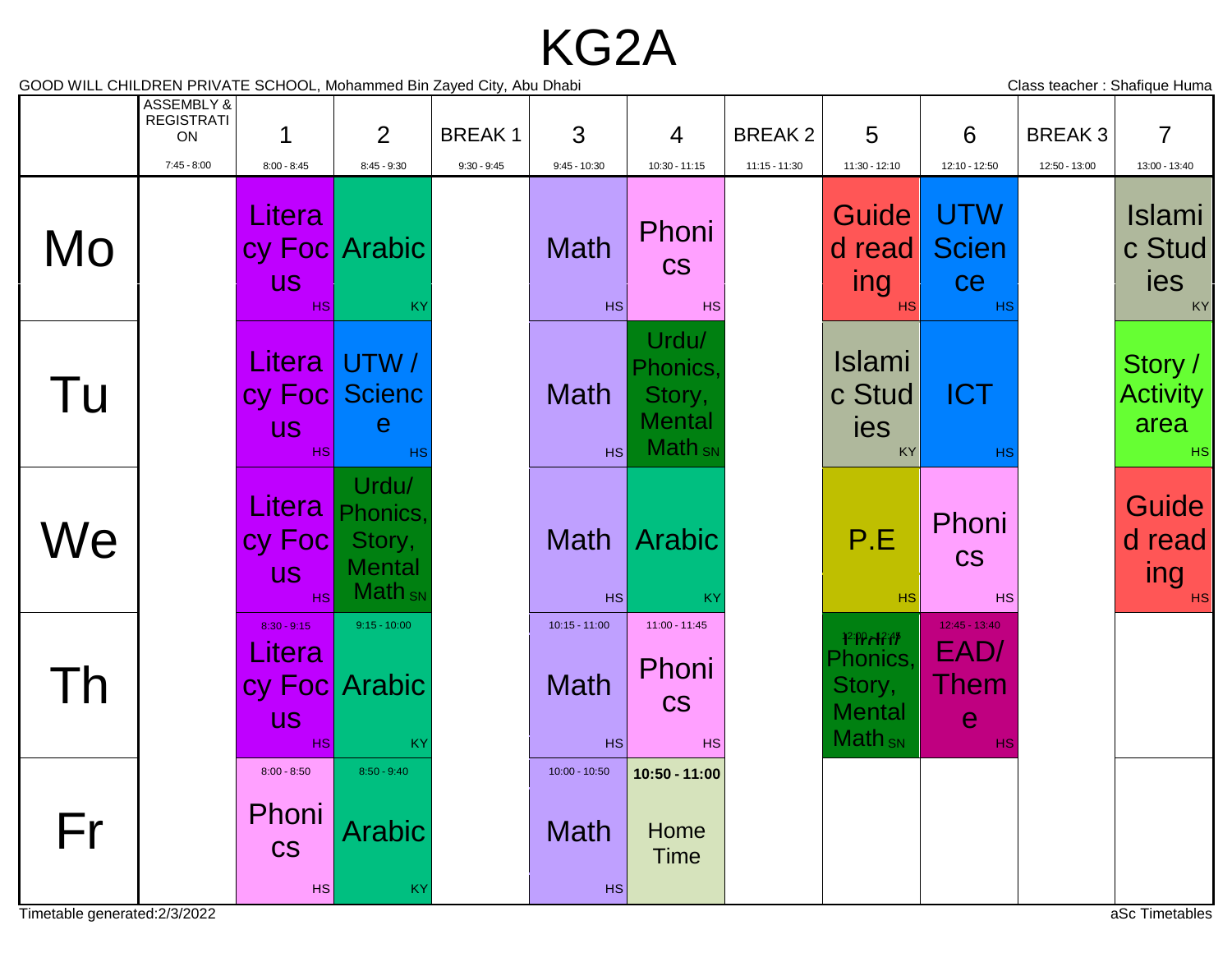## KG2B

GOOD WILL CHILDREN PRIVATE SCHOOL, Mohammed Bin Zayed City, Abu Dhabi Class teacher : Noman Haleema

|    | ASSEMBLY &<br><b>REGISTRATI</b><br>ON |                                                       | 2                                         | <b>BREAK1</b> | 3                                                                            | 4                                                       | <b>BREAK2</b>   | 5                                                                  | 6                                                    | <b>BREAK3</b> | $\overline{7}$                                                                                        |
|----|---------------------------------------|-------------------------------------------------------|-------------------------------------------|---------------|------------------------------------------------------------------------------|---------------------------------------------------------|-----------------|--------------------------------------------------------------------|------------------------------------------------------|---------------|-------------------------------------------------------------------------------------------------------|
| Mo | $7:45 - 8:00$                         | $8:00 - 8:45$<br>Litera<br>cy Foc<br><b>US</b><br>HN. | $8:45 - 9:30$<br>P.E<br><b>HN</b>         | $9:30 - 9:45$ | $9:45 - 10:30$<br><b>Math</b><br>HN                                          | 10:30 - 11:15<br><b>ICT</b><br><b>HN</b>                | $11:15 - 11:30$ | 11:30 - 12:10<br><b>Arabic</b><br>KY                               | 12:10 - 12:50<br>Phoni<br><b>CS</b><br>HN            | 12:50 - 13:00 | 13:00 - 13:40<br>Urdu<br><b>Phonics</b><br><b>Story</b><br><b>Mental</b><br><b>Math</b> <sub>sN</sub> |
| Tu |                                       | Litera<br>cy Foc<br><b>US</b><br>HN.                  | <b>Math</b><br><b>HN</b>                  |               | Arabic<br>KY.                                                                | UTW/<br><b>Scienc</b><br>$\mathbf e$<br>HN              |                 | Urdu/<br>Phonics,<br>Story,<br><b>Mental</b><br>Math <sub>sN</sub> | Phoni<br><b>CS</b><br>HN                             |               | Guide<br>d read<br>ing<br>HN                                                                          |
| We |                                       | <b>Litera</b><br><b>US</b><br>HN.                     | cy Foc Arabic<br>KY                       |               | <b>Math</b><br>HN <sup>I</sup>                                               | UTW/<br><b>Scienc</b><br>$\mathbf e$<br><b>HN</b>       |                 | <b>Islami</b><br>c Stud<br>ies<br>KY                               | Phoni<br><b>CS</b><br>HN                             |               | Story /<br><b>Activity</b><br>area<br>HN                                                              |
| Th |                                       | $8:30 - 9:15$<br>Litera<br>cy Foc<br><b>US</b><br>HN  | $9:15 - 10:00$<br>Math<br><b>HN</b>       |               | $10:15 - 11:00$<br>Arabic<br>KY                                              | $11:00 - 11:45$<br><b>Islami</b><br>c Stud<br>ies<br>KY |                 | $12:00 - 12:45$<br>Guide<br>d read<br>ing<br><b>HN</b>             | $12:45 - 13:40$<br>EAD/<br>Them<br>$\mathbf e$<br>HN |               |                                                                                                       |
| Fr |                                       | $8:00 - 8:50$<br>Phoni<br><b>CS</b><br>HN             | $8:50 - 9:40$<br><b>Math</b><br><b>HN</b> |               | $10:PP$ $AP:PP$<br>Phonics,<br>Story,<br><b>Mental</b><br>Math <sub>sN</sub> | 10:50 - 11:00<br>Home<br>Time                           |                 |                                                                    |                                                      |               |                                                                                                       |

Timetable generated:2/3/2022 aSc Timetables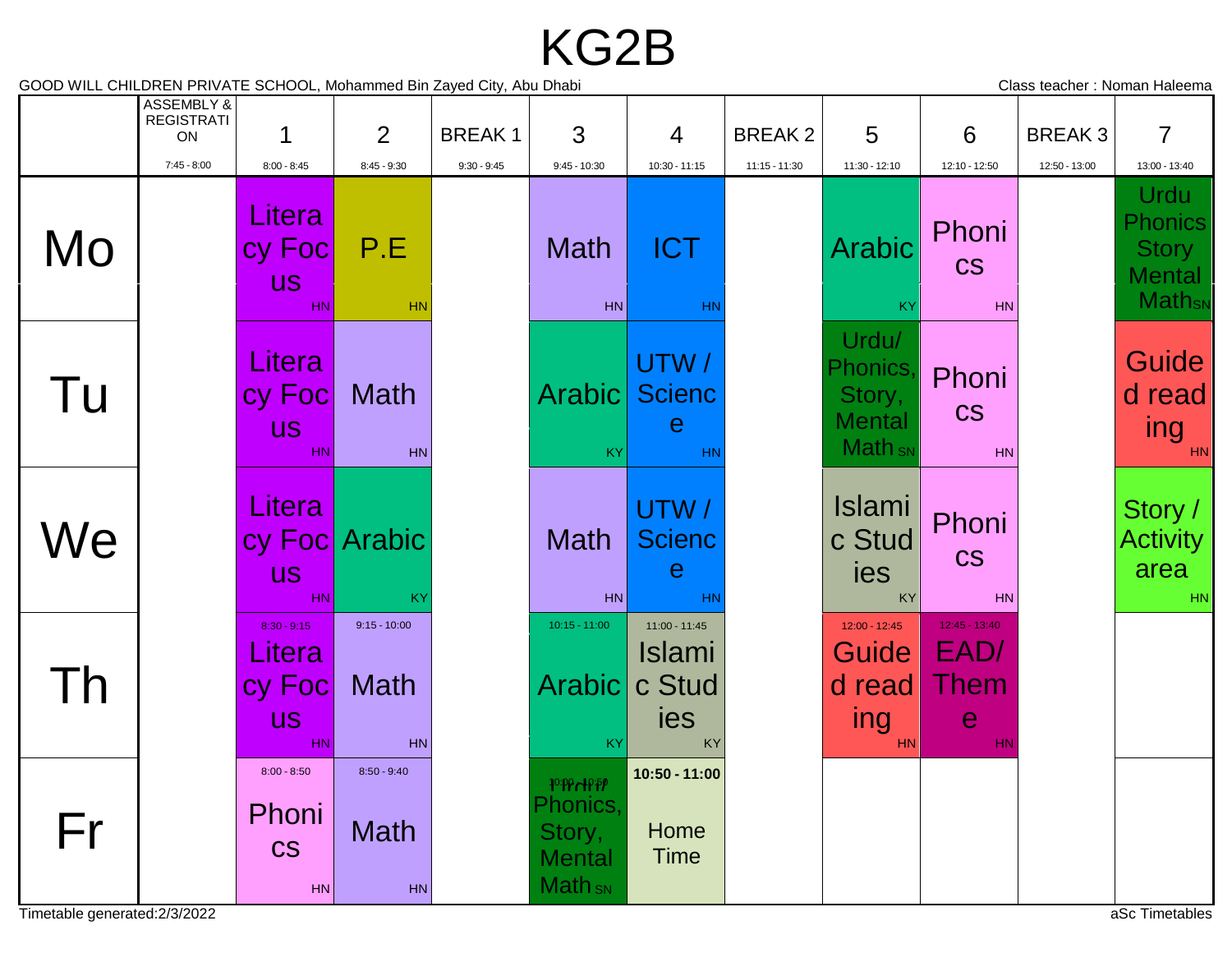## KG2C

GOOD WILL CHILDREN PRIVATE SCHOOL, Mohammed Bin Zayed City, Abu Dhabi Chang Channel Class teacher : Rehman Nadia Iqbal

|    | ASSEMBLY &<br><b>REGISTRATI</b><br>ON |                                                             | 2                                              | <b>BREAK1</b> | 3                                                           | $\overline{4}$                                                                              | <b>BREAK2</b> | 5                                        | 6                                                                            | <b>BREAK3</b> | $\overline{7}$                                       |
|----|---------------------------------------|-------------------------------------------------------------|------------------------------------------------|---------------|-------------------------------------------------------------|---------------------------------------------------------------------------------------------|---------------|------------------------------------------|------------------------------------------------------------------------------|---------------|------------------------------------------------------|
| Mo | $7:45 - 8:00$                         | $8:00 - 8:45$<br>Litera<br>cy Foc<br><b>US</b><br><b>NR</b> | $8:45 - 9:30$<br>Math<br><b>NR</b>             | $9:30 - 9:45$ | $9:45 - 10:30$<br><b>Arabic</b><br>KY                       | 10:30 - 11:15<br>Phoni<br><b>CS</b><br><b>NR</b>                                            | 11:15 - 11:30 | $11:30 - 12:10$<br>P.E<br><b>NR</b>      | 12:10 - 12:50<br>Urdu/<br>Phonics.<br>Story,<br><b>Mental</b><br>$Math_{SN}$ | 12:50 - 13:00 | 13:00 - 13:40<br>Guide<br>d read<br>ing<br><b>NR</b> |
| Tu |                                       | Litera<br><b>US</b><br>N <sub>R</sub>                       | cy Foc Arabic<br>KY                            |               | Math<br><b>NR</b>                                           | Story /<br><b>Activity</b><br>area<br><b>NR</b>                                             |               | Phoni<br><b>CS</b><br>N <sub>R</sub>     | UTW/<br><b>Scienc</b><br>$\mathbf e$<br><b>NR</b>                            |               | <b>Islami</b><br>c Stud<br>ies<br>KY                 |
| We |                                       | <b>Arabic</b><br><b>KY</b>                                  | <b>Math</b><br><b>NR</b>                       |               | Urdu/<br>Phonics.<br>Story,<br><b>Mental</b><br>$Math_{SN}$ | Litera<br>cy Foc<br><b>US</b><br><b>NR</b>                                                  |               | d read<br>ing<br><b>NR</b>               | Guide UTW /<br><b>Scienc</b><br>$\mathbf e$<br><b>NR</b>                     |               | <b>Islami</b><br>c Stud<br>ies<br>KY                 |
| Th |                                       | $8:30 - 9:15$<br>Litera<br>cy Foc<br><b>US</b><br>NR.       | $9:15 - 10:00$<br>Math<br><b>NR</b>            |               | $10:15 - 11:00$<br>Phoni<br><b>CS</b><br><b>NR</b>          | $11$ :PP $\mathcal{H}1$ $\mathcal{H}$<br>Phonics,<br>Story,<br><b>Mental</b><br>$Math_{SN}$ |               | 12:00 - 12:45<br><b>ICT</b><br><b>NR</b> | $12:45 - 13:40$<br>EAD/<br>Them<br>e<br><b>NR</b>                            |               |                                                      |
| Fr |                                       | $8:00 - 8:50$<br>Phoni<br><b>CS</b><br><b>NR</b>            | $8:50 - 9:40$<br><b>Math</b><br>N <sub>R</sub> |               | 10:00 - 10:50<br><b>Arabic</b><br>KY                        | 10:50 - 11:00<br>Home<br><b>Time</b>                                                        |               |                                          |                                                                              |               |                                                      |

Timetable generated:2/3/2022 and the control of the control of the control of the control of the control of the control of the control of the control of the control of the control of the control of the control of the contr